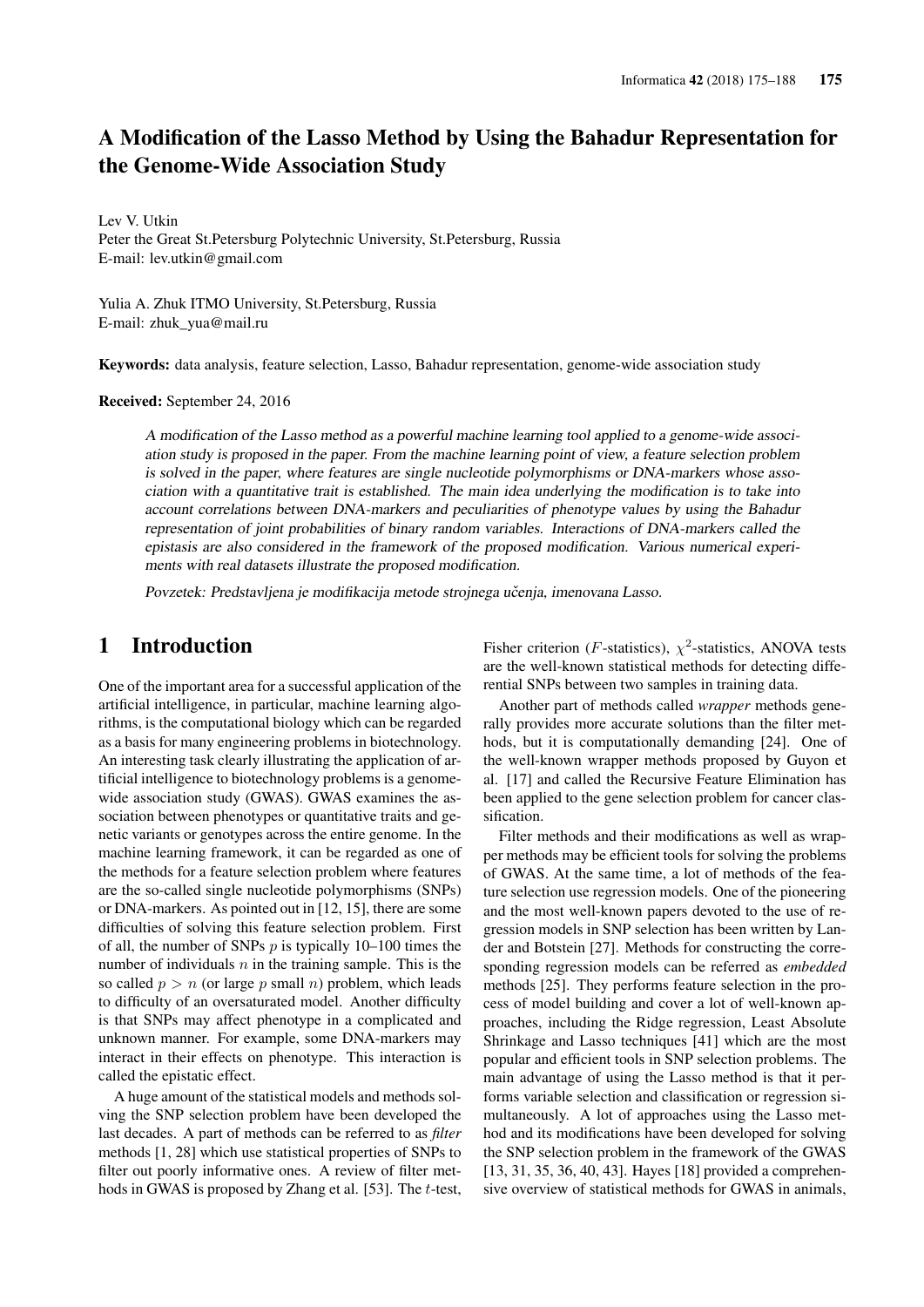plants, and humans. Various approaches to SNP selection with the Lasso algorithm and other methods can be also found in papers [16, 22, 33, 46].

The main aim of GWAS is to identify SNPs that are directly associated with a trait, i.e., the standard GWAS analyzes each SNP separately in order to identify a set of significant SNPs showing genetic variations associated with the trait. However, an important challenge in the analysis of genome-wide data sets is taking into account the so-called epistatic effect when different SNPs interact in their association with phenotype.

Campos et al. [12] explain some shortcomings of the standard GWAS. They write that the currently identified SNPs might not fully describe genetic diversity. For instance, these SNPs may not capture some forms of genetic variability that are due to copy number variation. Moreover, genetic mechanisms might involve complex interactions among genes and between genes and environmental conditions, or epigenetic mechanisms which are not fully captured by additive models. Many statistical approaches make sense under the assumption that only a few genes affect genetic predisposition. However, GWAS may be unsatisfactory for many important traits which may be affected by a large number of small-effect, possibly interacting, genes. Limitations and pitfalls of prediction analysis in the framework of the GWAS have been discussed in detail by Wray et al. [47] where it is shown how naive implementations can lead to severe bias and misinterpretation of results.

In fact, the epistatic effect can be viewed as gene-gene interaction when the action of one locus depends on the genotype of another locus. At the same time, there are different interpretations of the epistatic effect. A fundamental critical review of different definitions and interpretations of epistasis is provided by Cordell [11] where it is pointed out that there are many conflicting definitions of epistasis, which lead to certain problems in interpretations, namely, the statistical interaction may not correspond to the biological models of epistasis. As indicated by Wan et al. [44], there are mainly three different definitions of gene-gene interactions: functional, compositional and statistical epistasis. We consider only the statistical epistasis which can be regarded as the statistical deviation from the joined effects of two SNPs on the phenotype. At that, the individual SNPs may exhibit no marginal effects.

A lot of methods dealing with epistasis effect have been developed last decades [3, 30, 52, 49, 50, 51, 54]. Comprehensive and interesting reviews of methods detecting interacting the epistatic effect were provided by several authors  $[7, 45]$ ).

Analyzing various modifications of the Lasso method applied to the GWAS problems, we can point out that many efficient modifications are based on applying special forms of the penalty function, which take into account some additional information about SNP markers and the corresponding phenotype values. Some interesting algorithms [33, 42] devoted to various penalty functions will be studied in the next section. The use of a specific additional information allows us to improve the GWAS and is considered in the paper.

In the present study, we modify the Lasso method by taking into account some peculiarities of the double haploid (DH) lines of barley which are very important in the plant biotechnology. According to the DH method, only two types of genotypes occur for a pair of alleles. From a statistical point of view, we solve a linear regression problem with binary explanatory variables. Our method is based on the well-known adaptive Lasso [56] and takes into account additional information about the correlation between SNPs, frequencies of alleles and expected phenotype values. We propose to use the Bahadur representation [2] by partially applying the ideas provided by Lee and Jun [29] where the authors propose to apply the Bahadur representation to classification problems. The Bahadur representation allows us to compute joint probabilities of SNPs by taking into account the correlation between binary random variables. That is another reason why we analyze only DH lines which produce the binary genotypes. In order to modify the adaptive Lasso, we propose to assign penalty weights in accordance with expected values of the phenotype with respect to a probability mass function somehow defined on the genotype values. In other words, computing the expected values of the phenotype in a special way is a main idea of the proposed method. We show that the proposed modification is directly extended on the case taking into account the epistatic effect.

### 2 The Lasso method

We analyze *n* double haploid (DH) lines of barley or a population from  $n$  individuals. From a statistical point of view, marker genotypes can be treated as qualitative explanatory variables, i.e.,  $X_j = (x_{1j}, ..., x_{nj})^T$  is a predictor representing the j-th SNP,  $j = 1, ..., p$ . Here  $x_{ij}$  is a binary variable, i.e.,  $x_{ij} \in \{0, 1\}$ . A quantitative trait of interest or a set of the phenotype values  $y_i \in \mathbb{R}, i = 1, ..., n$ , can be regarded as the response vector  $Y = (y_1, ..., y_n)^{\mathrm{T}}$ . We also denote  $X = [X_1, ..., X_p]$  is a genotype matrix for *n* lines or individuals or a predictor matrix in terms of statistics;  $\mathbf{x}_i^{\mathrm{T}} = (x_{i1}, ..., x_{ip})$  is a vector of alleles corresponding to the *i*-th line,  $i = 1, ..., n$ .

First, we focus on the standard linear regression model

$$
y = \sum_{i=1}^{p} \beta_i X_i + \beta_0 + \epsilon = \mathbf{X}\beta + \beta_0 + \epsilon.
$$
 (1)

Here  $\epsilon$  is a noise variable with the zero-valued expectation;  $\beta_i$  is the SNP effect,  $\beta = (\beta_1, ..., \beta_p)$ .

Without loss of generality, we assume the predictors and the response are centered, and the predictors are standardized, that is

$$
\sum_{i=1}^{n} y_i = 0, \sum_{i=1}^{n} x_{ij} = 0, \sum_{i=1}^{n} x_{ij}^2 = 1, X_i \in \mathbb{R}^p.
$$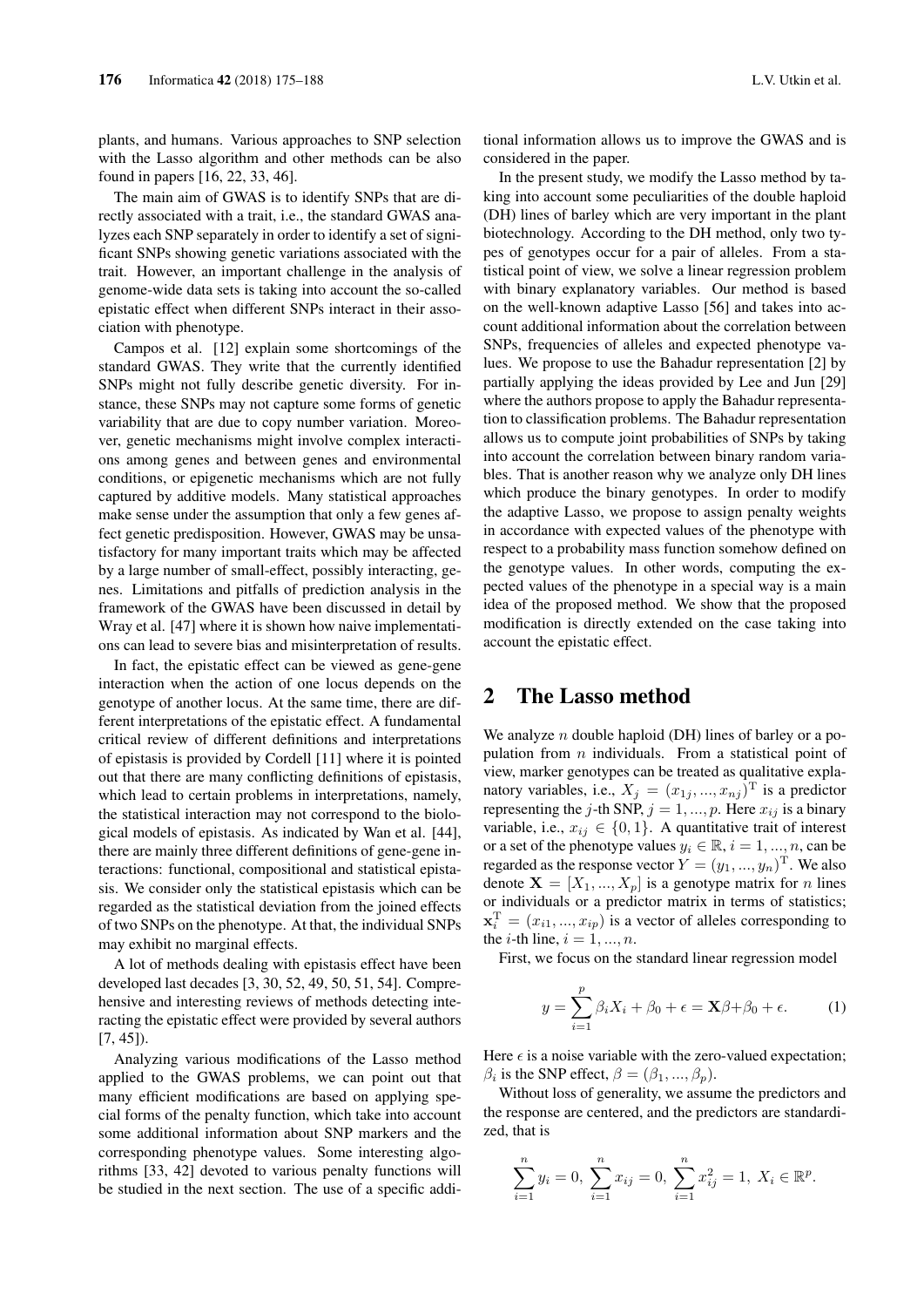This implies that the intercept is not included in the regression function.

The Lasso is a regularization technique for simultaneous estimation and variable selection [41]. The Lasso estimates are defined from the following quadratic programming problem:

$$
\beta = \arg\min_{\beta \in \mathbb{R}^p} \left\| Y - \mathbf{X}\beta \right\|^2,
$$

subject to

$$
\sum_{j=1}^p |\beta_j| \le s
$$

for some  $s > 0$ . The Lagrange formulation is

$$
\beta = \arg \min_{\beta \in \mathbb{R}^p} \|Y - \mathbf{X}\beta\|^2 + \lambda \sum_{j=1}^p |\beta_j|,
$$

where  $\lambda$  is a nonnegative regularization parameter. The second term is the  $L_1$  penalty which is crucial for the success of the Lasso. The Lasso estimator is usually calculated at a grid of tuning parameters of  $\lambda$ , and a cross-validation procedure is subsequently used to select an appropriate value of  $\lambda$ .

The Lasso penalizes the regression coefficients by their  $L_1$  norm. However, in order to improve the performance of the Lasso, the regression coefficients can be penalized individually. As a result, we write the weighted Lasso estimates as follows:

$$
\beta = \arg \min_{\beta \in \mathbb{R}^p} \left\| Y - \mathbf{X}\beta \right\|^2 + \lambda \sum_{j=1}^p w_j \left| \beta_j \right|,
$$

where  $w_j > 0$ ,  $j = 1, ..., p$ , are weights determined a priori in accordance with some rules. A larger weight  $w_i$  corresponds to a higher penalty and discourages the j-th predictor from the model. Conversely, a smaller weight  $w_i$  exerts less penalty and encourages selection of the corresponding predictor [55].

The penalized Lasso can be reformulated as the standard Lasso problem [6]. If we introduce new covariates and regression coefficients as

$$
\widetilde{x}_{ij} = x_{ij}/w_j, \ i = 1, ..., n, \ \widetilde{\beta}_j = \beta_j w_j,
$$

then the weighted Lasso problem can be rewritten as follows:

$$
\beta = \arg \min_{\beta \in \mathbb{R}^p} \left\| Y - \widetilde{\mathbf{X}} \widetilde{\beta} \right\|^2 + \lambda \sum_{j=1}^p \left| \widetilde{\beta}_j \right|,
$$

where  $\tilde{\beta}$  and  $\tilde{\mathbf{X}}$  are the vector and the matrix with elements  $\beta_i$  and  $\tilde{x}_{ij}$ , respectively.

Zou [56] proposed one of the methods for determining the weights  $w_j$  such that  $w_j = 1/ |\beta_{init,j}|$ , where  $\beta_{init,j}$  is a prior estimator of  $\beta_i$ , for example, the least square estimator. The corresponding Lasso problem is referred as the adaptive Lasso, and it has many nice properties improving the performance of the Lasso. Moreover, it can be a basis for constructing the boosting Lasso [6].

The Lasso has many interesting properties which make the method to be very popular. At the same time, Zou and Hastie [57] point out that in spite of success of the Lasso it has some limitations, in particular, if there is a group of variables among which the pairwise correlations are very high, then the lasso tends to select only one variable from the group and does not care which one is selected. In other words, the Lasso tends to put all the weight on the selected variable. On the one hand, this is a shortcoming. Many methods have been proposed to overcome this obstacle, for example, the so-called the elastic net [57] where the estimates are defined by

$$
\beta = \arg \min_{\beta \in \mathbb{R}^p} \left\| Y - \widetilde{\mathbf{X}} \widetilde{\beta} \right\|^2 + \lambda_1 \sum_{j=1}^p \left| \widetilde{\beta}_j \right| + \lambda_2 \left\| \widetilde{\beta} \right\|^2.
$$

However, the elastic net requires to assign an additional parameter  $\lambda_2$  whose value is a priori unknown. On the other hand, in contrast to the ridge regression which tends to select all of the correlated variables and make the corresponding coefficients to be equal, the Lasso selects a group of correlated variables and "isolates" it.

A special choice of the penalty term on the basis of some prior information about SNPs or about an exploited genome selection model itself may lead to a series of useful or important properties of the regression or classification model corresponding to the Lasso. Liu et al. [33] tried to apply the observed fact that there exists a natural grouping structure in SNPs and, more importantly, such groups are correlated. The authors proposed a new penalization method for group variable selection which can properly accommodate the correlation between adjacent groups. Their method referred to as smoothed group Lasso is based on a combination of the group Lasso penalty and a quadratic penalty on the difference of regression coefficients of adjacent groups. Liu et al. [33] assume that SNPs are divided into J groups, each with size  $d_j$ ,  $j = 1, ..., J$ , according to their physical locations and correlation patterns. As a results, the vector  $\beta = (\beta_1, ..., \beta_J)$  is defined for groups of SNPs, but not for separate SNPs,  $\beta_i$  is the vector of parameters corresponding to SNPs from the  $j$ -th group. The authors consider the quadratic loss function of the form:

$$
l(\beta) = \left\| Y - \sum_{j=1}^{J} \mathbf{X}_{j} \beta_{j} \right\|^{2}
$$

.

Here  $X_j$  is an  $n \times d_j$  matrix corresponding to the j-th group [33]. There are two main difficulties of using the above considered method. First, it is rather hard from the computation point of view. Second, we have to know a priori the grouping structure SNPs.

An interesting approach for dealing with correlated covariates was proposed by Tutz and Ulbricht [42]. Their method utilizes the correlation between predictors explicitly in the penalty term. Coefficients which correspond to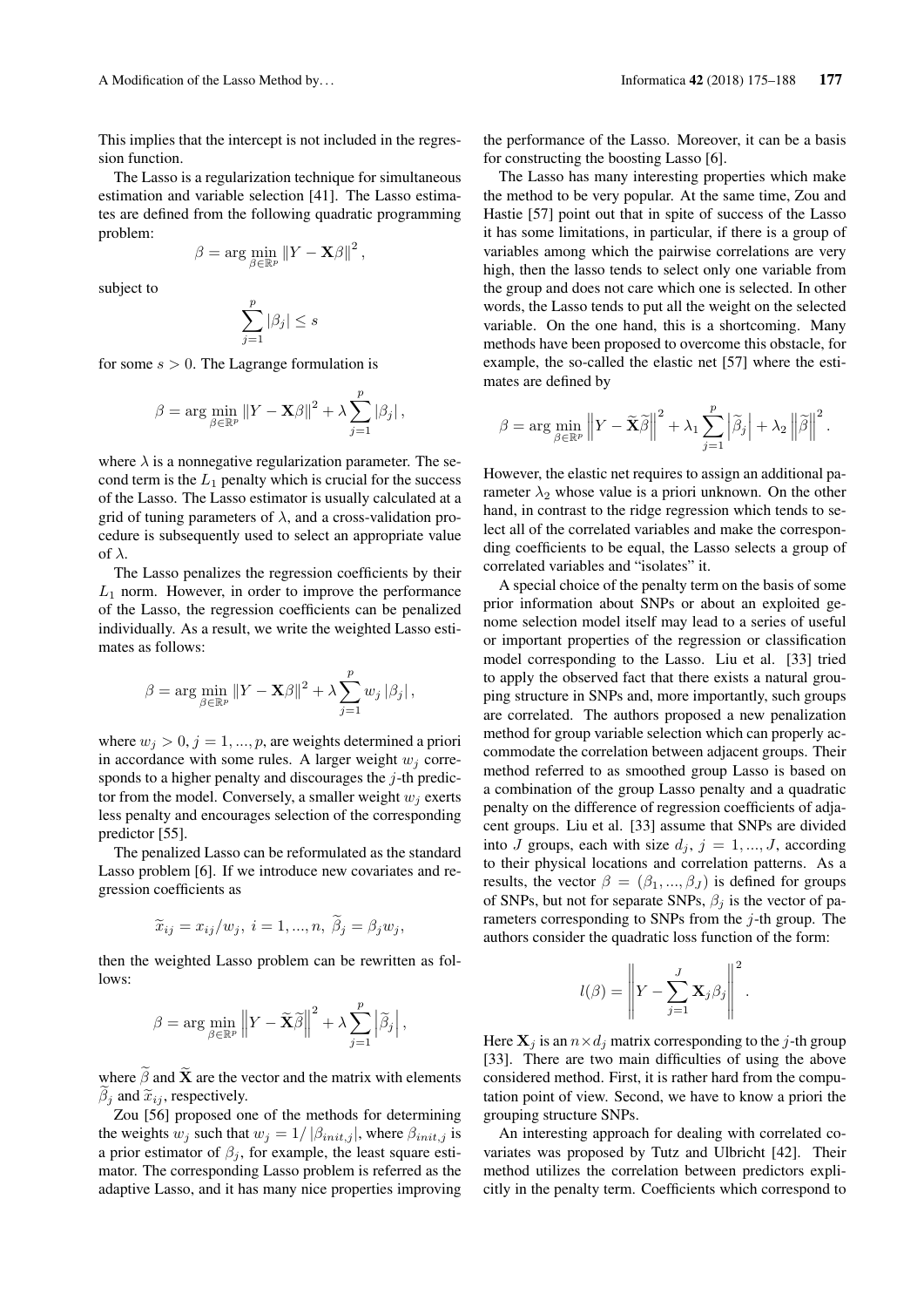pairs of covariates are weighted according to their marginal correlation. The correlation based penalty is given by

$$
Q_{\lambda}(\beta) = \lambda \sum_{i=1}^{p-1} \sum_{j>i} \left\{ \frac{(\beta_i - \beta_j)^2}{1 - \rho_{ij}} + \frac{(\beta_i + \beta_j)^2}{1 + \rho_{ij}} \right\}.
$$

Here  $\rho_{ij}$  denotes the empirical correlation between the *i*-th and the  $j$ -th predictors. If we have the positive correlation, i.e.,  $\rho_{ij} \rightarrow 1$ , then the first term in the sum becomes dominant. When  $\rho_{ij} \rightarrow -1$ , then the second term becomes dominant. Both these cases lead to the approximate equality  $\beta_i \approx \beta_j$ . In case of uncorrelated predictors and  $\rho_{ij} \rightarrow 0$ , the corresponding model is reduced to the ridge regression.

Another model proposed by Park and Hastie [38] constructs sets of indicators representing all the available factors and all possible two-way interactions in order to fit gene-interaction models with the data consisting of genotype measurements and a binary response. The obtained grouped variables are used in the path-following algorithm for the group-Lasso method.

In order to take into account different probabilities of feature values, in particular, to take into account the allele frequency, Zhou et al. [55] proposed a weighted Lasso penalty in the Lasso method such that the weights are assigned in accordance with the following sources of prior knowledge. First, Zhou et al. [55] considered genotyping errors such that the unreliable variants should be penalized more. Second, they pointed out that the allele frequencies can be used in accordance with an idea of Madsen and Browning [34] where it was proposed to take the weight  $w = 2\sqrt{\pi(1-\pi)}$  for a variant with population frequency  $\pi$  by arguing that this scheme assigns smaller penalties to rarer variants as suggested by classical population genetics theory.

# 3 The proposed method

### 3.1 Motivation for a new penalized method

The considered in previous sections modifications of the Lasso are efficient tools for solving the GWAS and SNP selection problems. Their performance has been experimentally shown by many authors  $[13, 22, 23, 31, 33]$ . However, every real application problem has some peculiarities whose accounting might improve the regression method. Let us mention these peculiarities.

1. First of all, our aim is not to find the "best" regression model for the given information, but to select SNPs which impact on the smallest (largest) values of the phenotype, for example, on the heading date early flowering of barley in the studied applications. This does not mean that the whole fitted regression model is not important for us. We have to combine two above aims. This can be done by introducing the weighted Lasso penalties of a special form. This form has to take into

account in the first place the smallest values of phenotype. Smaller values of the phenotype produce larger weights, whereas larger values of the phenotype should be also considered. It would seem that we can assign the weights to phenotype values with respect to their closeness to the minimal phenotype value. However, the phenotype values are random and depend on environment conditions. Moreover, the smallest phenotype value does not mean that its value is caused by the corresponding genotype. This implies that we cannot assign weights to the available phenotype values. *The main idea underlying the method is to assign weights to expected values of the phenotype with respect to a probability mass function somehow defined on the genotype values.*

- 2. The genotype values corresponding to every SNP in the studied application make up a binary vector. The dependence of SNPs leads to dependence of the corresponding binary vectors which can be estimated.
- 3. The allele frequencies and correlations indirectly impact on the smallest values of the phenotype.

### 3.2 A method for computing weights for the Lasso

By extending the ideas proposed by aforementioned authors [34, 42, 55], we define the weighted Lasso penalty in a new way. The main idea is the following. We define the average contribution of every SNP to the mean phenotype value. These contributions or their function are nothing else but the weights  $w_k$  in the adaptive Lasso. They have to take into account the probabilities of alleles, the correlations between SNPs and the phenotype values. The next question is how to determine the average contribution of every SNP. It can be carried out as follows:

- 1. For every genotype vector  $x_j$  (the j-th line), we compute joint probabilities  $\pi(x_{ki}, x_{ij})$  of all pairs  $(k, i)$ of SNPs by taking into account correlations between pairs of random variables (SNPs).
- 2. For every pair  $(k, i)$ , we compute the mean phenotype value  $R_{ki}$  as the expectation of phenotypes with respect to the joint probabilities  $\pi(x_{ki}, x_{ij})$  over all lines or individuals.
- 3. The average contribution of every, say  $k$ -th, SNP into the phenotype is computed by averaging the mean phenotype values  $R_{ki}$  over all  $i = 1, ..., p$ .
- 4. The weights or their function for the adaptive Lasso are defined by the average contributions.

Below we consider every step in detail.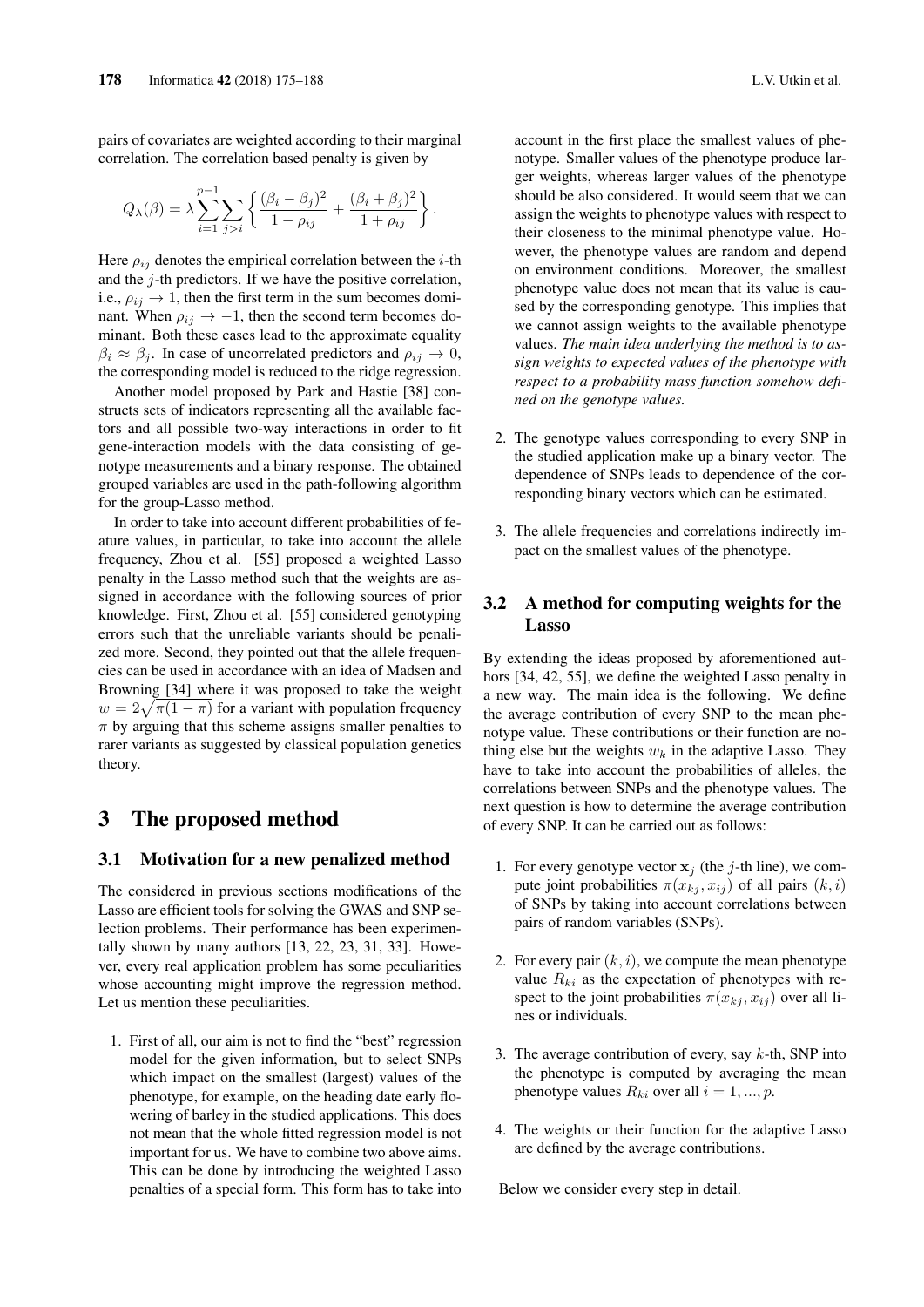#### 3.3 Bahadur representation

The main idea for using the joint probability  $\pi(x_{ik}, x_{ii})$  is to take into account the correlation between SNPs with indices k and i. For every pair of SNPs  $X_k$  and  $X_i$ , we have to determine the joint probability  $\pi(x_{ki}, x_{ij}), i = 1, ..., p$ ,  $i \neq k$ , of the j-th individual. It can be computed by using the so-called Bahadur representation proposed by Bahadur [2]. The Bahadur representation takes into account the correlation between binary variables, and it can be written in the case of two binary variables with numbers  $k$  and  $i$  as

$$
\pi(x_k, x_i) = \pi_k^{x_k} (1 - \pi_k)^{1 - x_k} \cdot \pi_i^{x_i} (1 - \pi_i)^{1 - x_i}
$$
  
× (1 +  $\rho_{ki} u_k u_i$ ). (2)

Here  $\pi_k$  is the probability of an allele for the k-th SNP or its allele frequency, i.e.,  $\pi_k = \Pr\{x_k = 1\}$ ;  $\rho_{ki}$  is the correlation coefficient between the  $k$ -th and the  $i$ -th SNPs which is defined as  $\rho_{ki} = \mathbb{E}[U_k U_i]$ , where the random standardized variable  $U_k$  takes the values  $u_k$  such that there hold

$$
U_k = \frac{X_k - \pi_k}{\sqrt{\pi_k (1 - \pi_k)}}, \ u_k = \frac{x_k - \pi_k}{\sqrt{\pi_k (1 - \pi_k)}}.
$$

Note that the first term in the right-hand side of the expression for  $\pi(x_k, x_i)$  represents the joint probability mass function under condition that variables  $X_k$  and  $X_i$  are statistically independent. The second term includes the interaction from the first order up to the second. Note also that  $U_k$  should be evaluated by estimating  $\pi_k$ .

The corresponding estimates of parameters  $\pi_k$ ,  $u_k$ ,  $\rho_{ki}$ denoted as  $\hat{\pi}_k$ ,  $\hat{u}_k$ ,  $\hat{\rho}_{ki}$  are computed by means of the following expressions:

$$
\widehat{\pi}_k = \sum_{l=1}^n x_{kl}/n, \ \widehat{\rho}_{ki} = \sum_{l=1}^n \widehat{u}_{kl} \widehat{u}_{il}/n,
$$

where  $n$  is the number of individuals and

$$
\widehat{u}_{kl} = \frac{(x_{kl} - \widehat{\pi}_k)}{\sqrt{\widehat{\pi}_k (1 - \widehat{\pi}_k)}}
$$

is the *l*-th observed value of variable  $U_k$ .

It should be noted that the Bahadur representation can be written also for joint probabilities of three, four, etc. variables. [32] mention a property of the Bahadur representation such that the joint probability distribution of any subset  $x_1, x_2, ..., x_t$  can be written as follows:

$$
\pi(x_1, ..., x_t) = \prod_{i=1}^t \pi_i^{x_i} (1 - \pi_i)^{1 - x_i}
$$

$$
\times \left(1 + \sum_{Q \subset \{1, ..., t\}, |Q| \ge 2} \rho_Q \prod_{k \in Q} u_k\right).
$$

Here  $\rho_Q$  represents  $\rho_{i_1,...,i_k}$  if  $Q = \{i_1,...,i_k\}$  and  $|Q|$ denotes the number of elements in Q. The main disadvantage of the Bahadur representation is the large number of parameters and hard computations required for getting the probabilities. Therefore, we restrict our study only by probabilities of two variables.

It should be noted that the Bahadur representation has been used in some classification models. One of the interesting models for discriminant analysis of binary data was proposed by Lee and Jun [29]. The main contribution of [29] is that they proposed to take into account the correlation between variables or, more exactly, estimates of the correlation by means of the Bahadur representation.

There are pros and cons of using this model when the number of variables is larger than the number of observations. For example, Bickel and Levina [4] suppose that classification rules ignoring the correlation structure often perform better in this case. However, Lee and Jun [29] show by means of various experimental studies that the correlation should be taken into account in all cases.

In spite of arguments of [29] in defense of the correlation analysis for high-dimensional data, there is a risk of incorrect estimates of interactions of the large order. Moreover, it is practically impossible to compute the corresponding joint probabilities when the number of SNPs is rather large. Therefore, we propose an approach which partially uses joint probabilities of variables and partially takes into account the correlation between the variables.

### 3.4 Average contributions of SNPs

In order to determine the average contribution of the  $k$ -th SNP into the mean value of the phenotype, we consider all possible pairs of SNPs such that one of the SNPs in every pair is the k-th SNP, i.e., we are interesting in considering  $p-1$  pairs of SNPs with numbers  $(k, 1), ..., (k, k -$ 1),  $(k, k + 1)$ , ...,  $(k, p)$ . Every pair, say  $(k, i)$ , determines a mean phenotype value  $R_{ki}$  corresponding to this pair of SNPs as follows:

$$
R_{ki} = \frac{\sum_{j=1}^{n} \pi(x_{kj}, x_{ij}) y_j}{\sum_{j=1}^{n} \pi(x_{kj}, x_{ij})}.
$$
 (3)

In other words, we can compute the expected phenotype value under condition that every phenotype value  $y_i$  is produced by the subset of the genotypes corresponding to the k-th and the *i*-th SNPs. The measure  $R_{ki}$  can be regarded as a contribution of the  $k$ -th and the  $i$ -th SNPs to the mean phenotype value.

Then the contribution of the k-th SNP denoted by  $R_k$ into the mean phenotype value can be determined through averaging the measures  $R_{ki}$ , i.e., it is computed as

$$
\widetilde{R}_k = \frac{1}{p-1} \sum_{i=1, i \neq k}^{p} R_{ki}.
$$
\n(4)

It is obvious that the smaller values of the measure  $R_k$ give us significant or top ranked SNPs and exert less penalty  $w_k$ , i.e., we can introduce an increasing function q such that

$$
w_k = g\left(1/\left|\beta_{init,k}\right|\right).
$$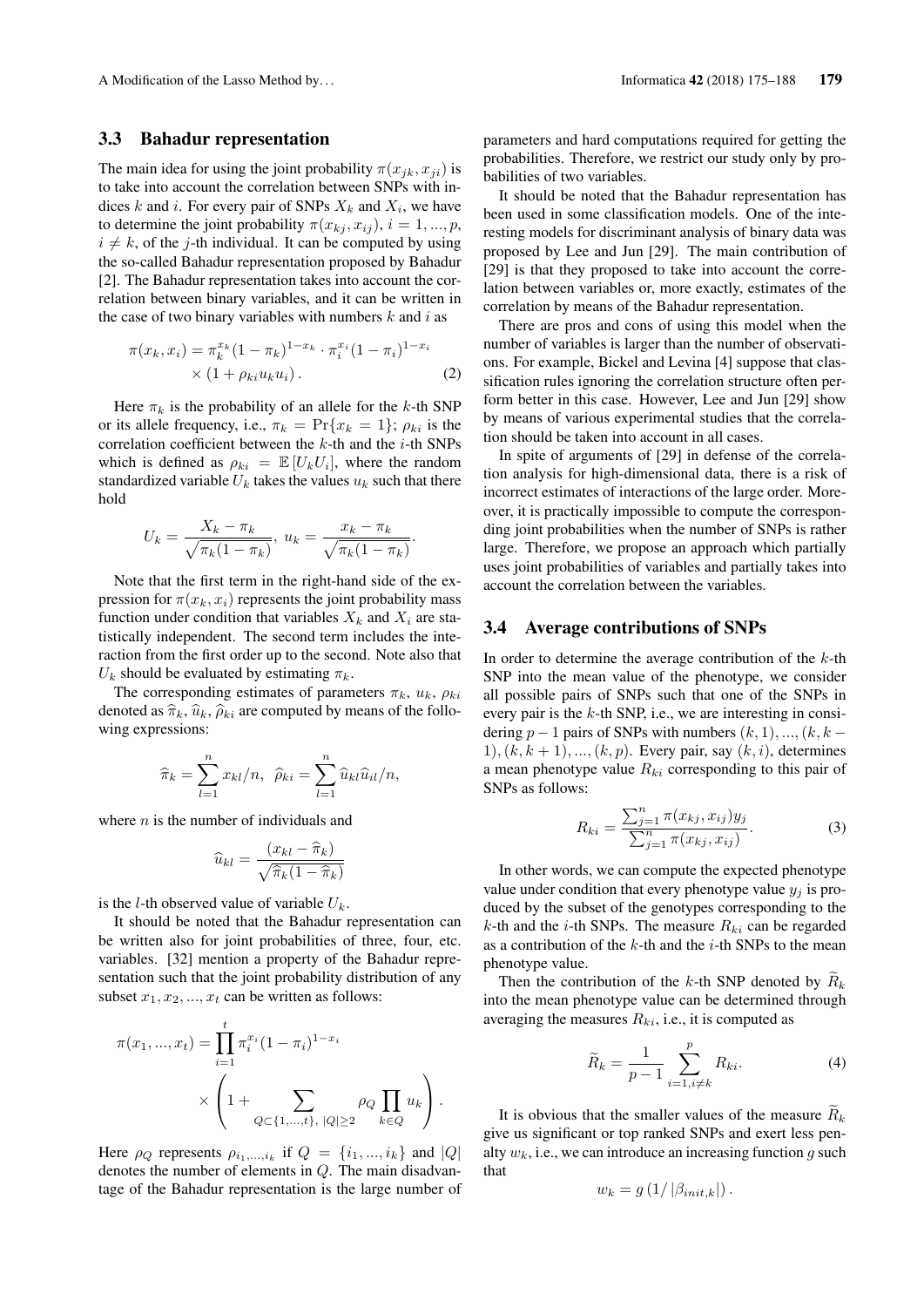One of the possible functions which will be used in numerical experiments is

$$
w_k = \left(\frac{\widetilde{R}_k - \min_{k=1,\dots,p} \widetilde{R}_k}{\max_{k=1,\dots,p} \widetilde{R}_k - \min_{k=1,\dots,p} \widetilde{R}_k}\right)^{-q}.
$$
 (5)

Here  $q$  is a positive real which defines how changes of the difference between  $R_k$  and  $\min_{k=1,\dots,p} R_k$  impact on changes of weights  $w_k$ . The number q can be regarded as a tuning parameter whose optimal value can be obtained by means of the cross-validation procedure.

In sum, the obtained weights take into account the correlation between SNPs, the allele frequencies, binary data and the fact that the smallest (largest) values of the phenotype are more important in comparison with other values because we are looking for the SNPs which impact on the values of some trait with predefined properties, for example, the heading date of barley should be as small as possible. At the same time, we do not need to directly use the obtained weights and to implement the adaptive Lasso algorithm. It has been mentioned in the previous section that the adaptive Lasso can be transformed to the standard Lasso by means of introducing new covariates  $\widetilde{x}_{ij} = x_{ij}/w_j.$ 

Finally, we write the following SNP selection algorithm.

#### Algorithm 1 The SNP selection algorithm.

**Require:**  $Y = (y_1, ..., y_n)^T$  is the response vector (phenotype values),  $X = [X_1, ..., X_p]$  is the binary predictor matrix (genotype values).

**Ensure:**  $\beta = (\beta_1, ..., \beta_p)$  is the vector of the regression coefficients (degrees of the SNP effect).

repeat

 $k \leftarrow 1$ 

Compute joint probabilities  $\pi(x_{jk}, x_{ji}), i = 1, ..., p$ ,  $i \neq k$ , for all  $j = 1, ..., n$ , by means of the Bahadur representation (2)

Compute the mean phenotype values  $R_{ki}$ , for all  $i =$  $1, ..., p, i \neq k$ , by means of (3)

Compute the average mean phenotype value  $\widetilde{R}_k$  by means of (4)

Compute the weights  $w_k$  by means of (5)

Compute new variables  $\tilde{x}_{ik} = x_{ik}/w_k$ ,  $i = 1, ..., n$ . until  $k > p$ 

Compute  $\widetilde{\beta}^{\text{opt}}$  by using the standard Lasso with  $\widetilde{\beta}$  and  $\widetilde{\mathbf{X}}$ instead of  $\tilde{\beta}$  and **X**.

Compute  $\beta_k = \tilde{\beta}_k / \tilde{R}_k$ ,  $k = 1, ..., p$ .

Let us indicate the main virtues of the proposed method. First of all, it does not require to develop special algorithms for solving the optimization problem for computing the vector of regression coefficients  $\beta$ . The obtained problem is solved as the standard Lasso algorithm after reformulating the penalized Lasso.

Second, the method is rather general because we could change the weights in (5) in accordance with our goal. For example, in one of the applications, we have aimed to minimize the mean heading date of barley as the mean phenotype value. However, we could aim to maximize, for example, the amount of grain protein. In this case, we change (5) by taking decreasing function  $q$  as follows:

$$
w_k = \left(\frac{\max_{k=1,\dots,p} \widetilde{R}_k - \widetilde{R}_k}{\max_{k=1,\dots,p} \widetilde{R}_k - \min_{k=1,\dots,p} \widetilde{R}_k}\right)^{-q}.
$$

Here the larger values of the measure  $\widetilde{R}_k$  give us more significant SNPs and exert less penalty  $w_k$ .

Third, we consider not only correlations between SNPs, but also joint probabilities accounting for correlations. The joint probabilities are more informative in comparison with the correlation coefficients.

Fourth, we have simplified procedures for computing the joint probabilities. This substantially reduces the computation time.

### 3.5 The proposed method with epistatic effect

A lot of studies devoted to the epistatic effect (see, for example, [5]) consider extension of the so-called main effect model (1) on the interaction model which can be written as

$$
Y = \sum_{i=1}^{p} \beta_i X_i + \sum_{i < j, \ i, j = 1, \dots, p} \beta_{ij} X_i X_j + \beta_0 + \epsilon. \tag{6}
$$

The second term in (6) corresponds to pairwise interactions whose number is  $p(1-p)/2$ . Here  $\beta_{ij}$  is the parameter characterizing the epistatic interaction effect of a pair SNPs with indices  $i$  and  $j$ . Now the weighted Lasso estimates can be written as follows:

$$
(\beta, \beta^*) = \arg \min_{\beta \in \mathbb{R}^p} \|Y - \mathbf{X}\beta - \mathbf{X}^*\beta^*\|^2
$$

$$
+ \lambda \sum_{j=1}^p w_j |\beta_j| + \lambda \sum_{i < j, i, j = 1, \dots, p} w_{ij} |\beta_{ij}|,
$$

where  $\beta^* = (\beta_{12}, ..., \beta_{p-1,p})$  is the additional vector characterizing the epistatic interaction effect of every pair of SNPs;  $\mathbf{X}^* = (X_1 X_2, ..., X_{p-1} X_p)$  is the vector of covariates corresponding to pairwise interactions;  $w_{ij} > 0$  are weights penalizing the additional parameters  $\beta_{ij}$ ,  $i < j$ ,  $i, j = 1, ..., p$ , in accordance with the rules of the adaptive Lasso [55].

It can be seen from the previous section that the weight or contribution of the pair of the  $k$ -th and the  $i$ -th SNPs into the phenotype values can be determined by the mean phenotype value  $R_{ki}$  obtained by means of (3). It is interesting to note that, in contrast to the  $k$ -th SNP contribution  $R_k$  obtained in a heuristic way (5), the value  $R_{ki}$  is the expectation of the phenotype with respect to the probability mass function  $\pi(x_{kj}, x_{ij}) / \sum_{j=1}^n \pi(x_{kj}, x_{ij})$ . So, the weight  $w_{ij}$  can be directly computed as

$$
w_{ij} = \left(\frac{R_{ij} - \min_{ij} R_{ij}}{\max_{ij} R_{ij} - \min_{ij} R_{ij}}\right)^{-q}.
$$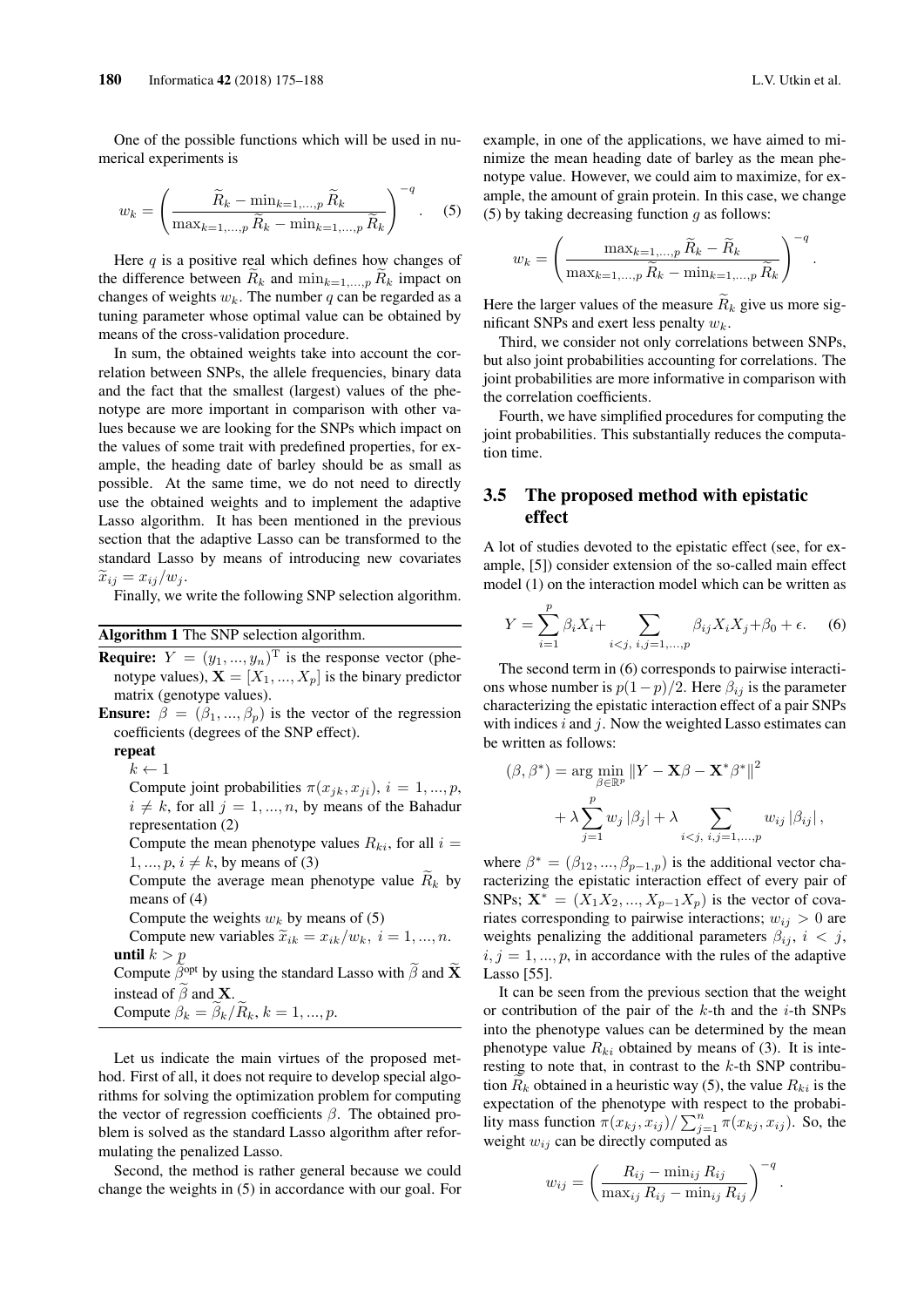In order to take into account the interactions and to implement the method for epistasis detection, we apply a twostage procedure (see the Screen and Clean method proposed by Wu et al. [48] for example). The first stage is for constructing the main effect model and searching for marginal significant SNPs by using the proposed penalized Lasso method with weights  $w_k$  determined from (5). Then only top ranked SNPs and pairs of SNPs composed from the significant ones are used in the interaction penalized Lasso model. The main idea here is to again use the Bahadur representation, namely, the mean phenotype values  $R_{ki}$  computed by means of (3). This is a very important place because we do not need to repeatedly compute the mean phenotype values. They have been computed during construction of the main effect model.

We do not provide here an algorithm for computing the optimal vectors  $\beta$  and  $\beta^*$  because it is just a simple extension of the algorithm given above.

## 4 Numerical experiments

The Lasso method in numerical experiments is regarded as a special case of a general problem solved by means of the R-package "glmnet" developed by Friedman et al. [14]. The tuning parameter  $\lambda$  is computed by using the function cv.glmnet() with 10-fold cross validation.

Below we use indices of SNPs instead of their full titles for short.

### 4.1 Data sets

Numerical experiments are carried out on three populations of double haploid (DH) lines of barley:

- 1. The first dataset consists of 93 DH lines of barley described in [8] and [9]. Phenotyping and genotyping data are available at Oregon Wolfe Barley Data (OWBD) and GrainGenes Tools. The lines are analyzed with respect to seven phenotypic traits: spike length (SL) in cm; grain number (GN); floret number (FS); hundred grain weight (HGW) in g of 100 grains; plant height (PH) in cm; spike number (SN); heading date (HD) in days. The linkage map consists of 1328 markers (SNPs).
- 2. The second dataset consists of 92 DH lines of barley obtained from the Dicktoo x Morex cross and described by several authors [20, 19, 37]. Phenotyping and genotyping data are available at http://wheat.pw.usda.gov/ggpages/DxM/ . We analyze the lines with respect to two phenotypic traits: heading date with and without vernalization with an 8-h light/16-h dark photoperiod regime. The linkage map consists of 117 markers.
- 3. The third population dataset includes 150 DH lines of barley obtained from the Steptoe x Morex cross

[10, 21]. Phenotyping and genotyping data are available at http://wheat.pw.usda.gov/ggpages/SxM. The linkage map consists of 223 markers. The lines are analyzed with respect to the heading date (HD) trait, which is measured in 16 environments, and grain yield (GY) trait, which is measured in 6 environments.

### 4.2 Missing data

Missing marker data in all the datasets are estimated by means of the following heuristic procedure which can be regarded as some modification of the well-known method of K-nearest neighbors. Suppose the vector  $X_i$  corresponding to the  $i$ -th SNP has a missing value at the  $k$ -th position, i.e.,  $X_{ik}$  is missing. By using the specific Hamming distance between the vector  $X_i$  and all vectors  $X_j$ ,  $j = 1, \dots p$ ,  $j \neq i$ , we select K nearest neighbors  $X_{i_1},...,X_{i_K}$  or K closest vectors. In order to take into account the missing values, they are excluded from computing the Hamming distance. That is why we use the specific Hamming distance in order to compare vectors with different numbers of missing elements, i.e., we compute the distance per one element of  $X_i$ . The imputed value is that represents the maximum of the  $K$  values at the  $k$ -th position of all the nearest neighbors  $X_{i_1k}, ..., X_{i_Kk}$ .

### 4.3 Error measure

From each of the (synthetic or real) data sets we randomly select two distinct subsets: a training data set of  $n$  examples to learn the model, and a test data set of  $n_{test}$  instances to evaluate the performance of the algorithms. The performance is assessed by means of the mean square residual (RMSR), which is defined by

$$
RMSR = \frac{\sum_{i=1}^{n_{test}} (y_i - \hat{f}(\mathbf{x}_i))^2}{n_{test}},
$$

where  $\hat{f}$  is the function estimated by the proposed method, and  $\hat{f}(\mathbf{x}_i)$  is the predicted value of the phenotype value  $y_i$ for each  $i \in \{1, \ldots, n_{test}\}.$  The error measure RMSR is computed from repeatedly random drawing training and test data sets and by averaging over the runs. The smaller the values of the average error measure are, the better the corresponding method. We use the one-fold-crossvalidation, i.e.,  $n_{test} = 1$ . This is because the number of lines is very small in comparison with the number of SNPs and we cannot reduce them.

### 4.4 The first dataset

First, we investigate DH lines of barley from OWBD. Values of the RMSR for the first dataset are shown in Table 1, where the first column corresponds to seven traits analyzed, columns 2-5 illustrate the RMSR by using only 40 top ranked SNPs. At that, we study cases when the accuracy is determined for all lines (All lines) and for the first 10 lines with the smallest values of phenotypes (First 10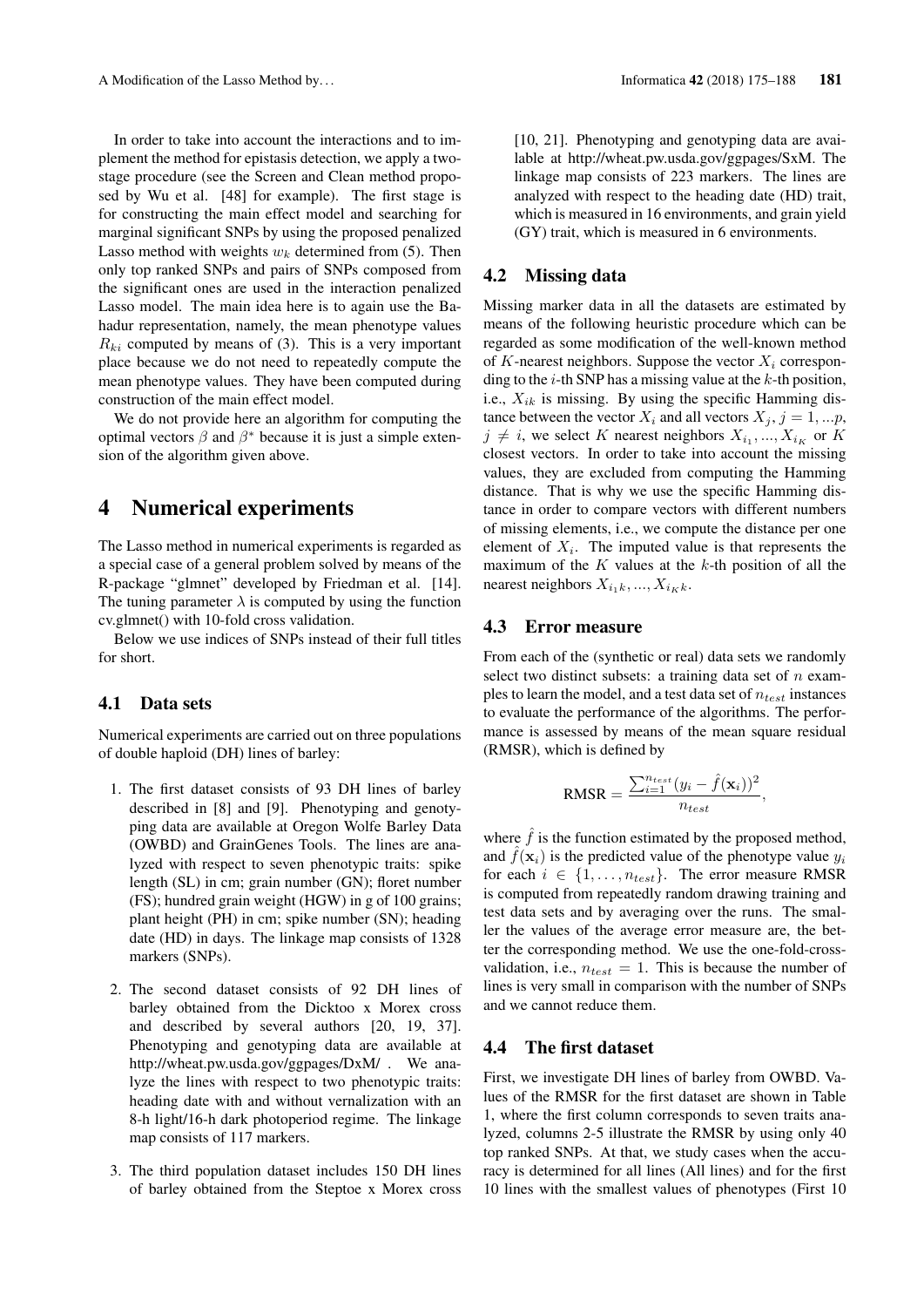lines). Abbreviations S.L. and P.L. denote the standard and new proposed Lasso methods, respectively. One can see that the proposed method provides better accuracy for the most traits. It does not mean that it can be successful in all cases. It is seen from Table 1 that the proposed method by traits PH and HD does not outperform the standard Lasso. Perhaps, another function determining the weights  $w_k$  from  $R_k$  could provide better results, but we did not find it. In addition, we can observe from Table 1 that use only of top ranked SNPs gives outperforming results in comparison with taking all SNPs for modelling GWAS. The same can be said about considering all lines and the first 10 lines.

Table 2 illustrates how the error measures depend on the reduced number of top ranked SNPs which are used for constructing the GWAS for the spike length trait. We take the fixed value of  $q = 0.25$ . It can be seen from Table 2 that the optimal number of top ranked SNPs is 40. It is interesting to observe also that the standard Lasso weakly depends on the SNP number.

Table 3 is similar to Table 1, but RMSRs in Table 3 are obtained by taking into account the epistatic effect. By comparing Tables 1 and 3, we can see that the consideration of epistasis allows us to construct a more accurate model. Moreover, the proposed method outperforms the standard Lasso even for traits PH and HD which distinguished from other traits and illustrated worse results with the proposed method (see Table 1). This is a very important fact showing that joint probabilities of pairs of SNPs as well as correlations between SNPs may improve the GWAS.

Table 4 shows the top ranked SNPs or their pairs with the largest 10 weights  $\beta$  obtained by means of the standard Lasso and the proposed method. Moreover, Table 4 shows the chromosomes where the corresponding SNPs are located. One can see that the largest weight has a pair of SNPs  $997 \times 1279$ . This implies that impact of the epistatic effect is very significant. It is interesting to note that the both methods select this pair of SNPs as the most significant one.

### 4.5 The second dataset

Let us study the dataset consisting of 92 DH lines of barley obtained from the Dicktoo x Morex cross. Tables 5 and 6 contain error measures for the Dicktoo x Morex dataset by considering two traits mentioned above. At that, Table 5 is obtained without taking into account the epistatic effect. In Table 6, the results are represented under condition of epistasis. Comparison of the tables shows that the use of condition of epistasis allows us to get outperforming results.

Table 7 shows the top ranked SNPs or their pairs with the largest 10 weights  $\beta$  obtained by means of the standard Lasso and the proposed method for the heading date without vernalization.

### 4.6 The third dataset

The third dataset consists of 150 DH lines of barley obtained from the Steptoe x Morex cross. Values of the RMSR for the third dataset are shown in Table 8. It can be seen from the table that the proposed method provides outperforming results. Table 9 shows also reduced values of the RMSR for the case of taking into account the epistatic effect. Comparing Tables 8 and 9, we can conclude that the model taking into account the epistatic effect significantly improves the regressor accuracy when the model is constructed by using only 40 top ranked SNPs. Moreover, the standard Lasso method also shows better results when the epistatic effect is considered.

It should be noted that the results given in Tables 8 and 9 is obtained for a certain value of q, namely, for  $q = 0.8$ . However, it is interesting to analyze how the value  $q$  impact on numerical results by using the third dataset. Figs. 1-4 depict the difference D between RMSRs of the proposed and standard Lasso methods for the HD trait. The larger the values of  $D$  are, the better the corresponding proposed method. The positive values of  $D$  say that the proposed method outperforms the standard Lasso for the corresponding values of  $q$ . It can be seen from Figs. 1-4 that there is an optimal value of  $q$  for every condition of the model use such that  $D$  achieves its maximum at this  $q$ . For example, it follows from Fig. 1 that the best results by using only top ranked SNPs can be obtained by  $q = 0.8$ . If we use all SNPs and analyze the first examples, then the optimal value of  $q$  is 0.5 (see Fig. 2). The same conclusions can be inferred from pictures illustrating the methods taking into account the epistatic effect (see Figs. 3-4).

Table 10 shows the top ranked SNPs and their pairs with the largest 10 weights  $\beta$  obtained by means of the standard Lasso and the proposed method for the grain yield trait.

It is interesting to note that the use of t-statistics for computing weights  $\beta$  of SNPs by the same parameters for GY trait gives the following 10 top ranked SNPs:

> 82 81 83 84 85 79 86 130 129 80 .

One can see that the most top ranked SNPs concentrated around the SNP with index 82. This is the obvious interaction of genes in a group of SNPs located at the same chromosome.

# 5 Conclusion

The results of numerical experiments and the logic underlying the proposed method have demonstrated that the proposed method outperforms the standard Lasso for many real datasets. Moreover, it takes into account the epistatic effect or the SNP-SNP interaction. It should be noted that the proposed method is very simple from a computation point of view. It does not require to develop a special software. The standard software (package "glmnet" in R) can be used for the method.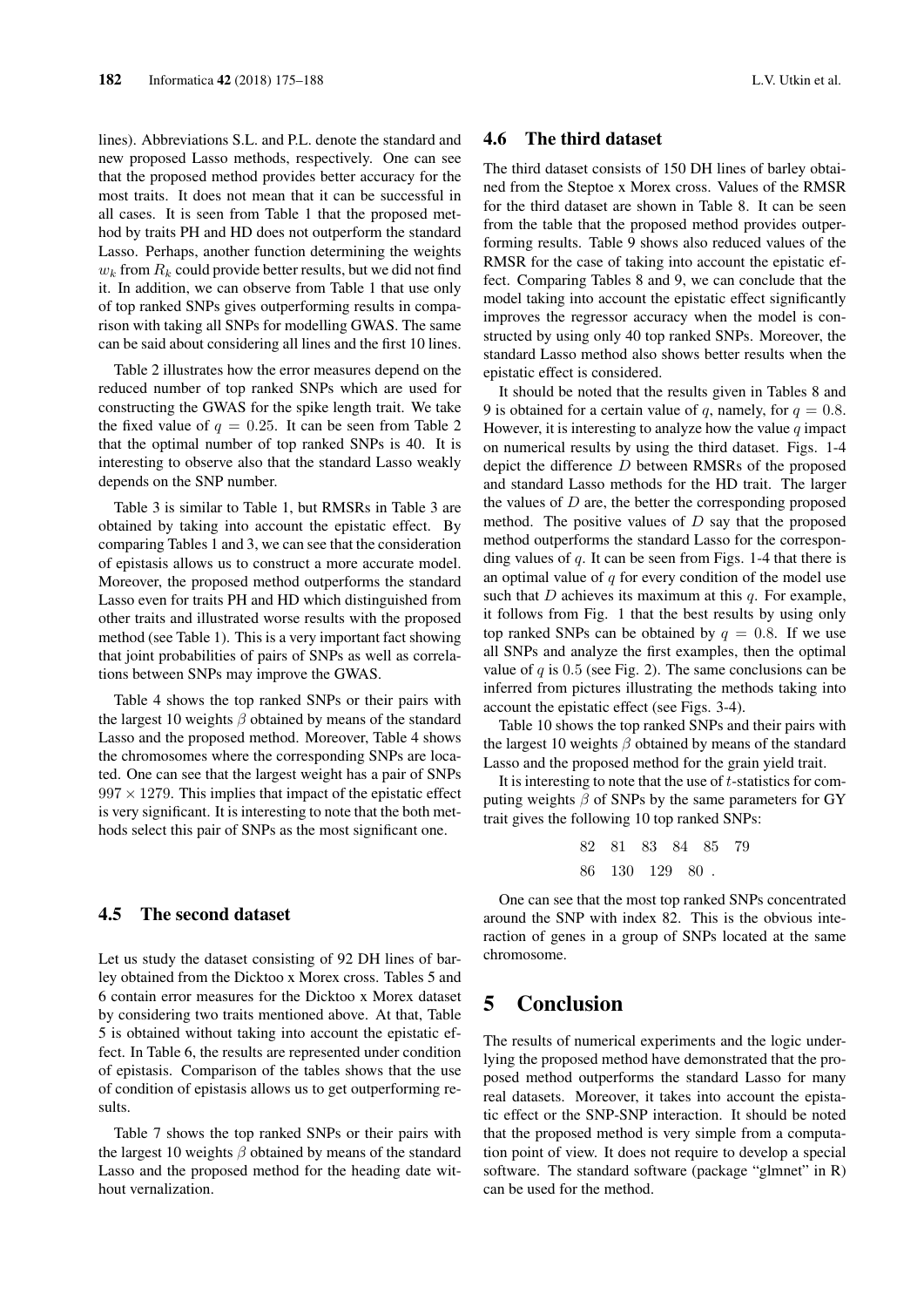

Figure 1: Difference between RMSRs of the standard and proposed Lasso methods for top SNPs.

It can be seen from the Bahadur representation that one of the crucial elements of the proposed method is a set of correlation coefficients between SNPs. It should be noted that they often use in GWAS as additional information. However, the correlation coefficients do not contain all probabilistic information about impacts of SNPs on values of a phenotype. The joint probabilities taking into account the correlation between SNPs can be viewed as a way for constructing association between SNPs and traits.

We have analyzed DH populations of barley. According to the DH method, only two types of genotypes occur for a pair of alleles, i.e., every  $x_{ij}$  takes only two values. At the same time, in diploid method, three genotypes occur, i.e., every  $x_{ij}$  takes three values. In this case the Bahadur representation cannot be applied, but the Sarmanov-Lancaster expansion [26, 39] can be used  $<sup>1</sup>$ . This is a direction for</sup> further research.

Of course, we have used a heuristic procedure by taking pairs of SNPs for computing  $R_{ki}$  by means of (3). We could consider joint probabilities of three and more SNPs. However, the increase of SNP numbers for computing the joint probabilities is impossible when the total number of SNPs is rather large. In this way, we can propose a multistep procedure when the large set of top ranked SNPs is consequently determined by computing the joint probabilities of SNP pairs at the first step, then by computing the joint probabilities of SNP triples but from the reduced set obtained at the previous step. This procedure can be continued. At that, we could use the ridge regression in order to avoid a situation when a very small number of SNPs are obtained at some step. However, this is a direction for further research. The above modification may be very useful when the number of lines or individuals is small.



Figure 2: Difference between RMSRs of the standard and proposed Lasso methods for all SNPs.



Figure 3: Difference between RMSRs of the standard and proposed Lasso methods for top ranking SNPs with epistasis.



Figure 4: Difference between RMSRs of the standard and proposed Lasso methods for all SNPs with epistasis.

<sup>&</sup>lt;sup>1</sup>A rather simple presentation of the Sarmanov-Lancaster expansion and its usage can be found in the paper I. Goodman and D.H. Johnson, Multivariate dependence and the Sarmanov-Lancaster expansion, 2005, http://www-ece.rice.edu/~igoodman/papers/goodman-johnson05.pdf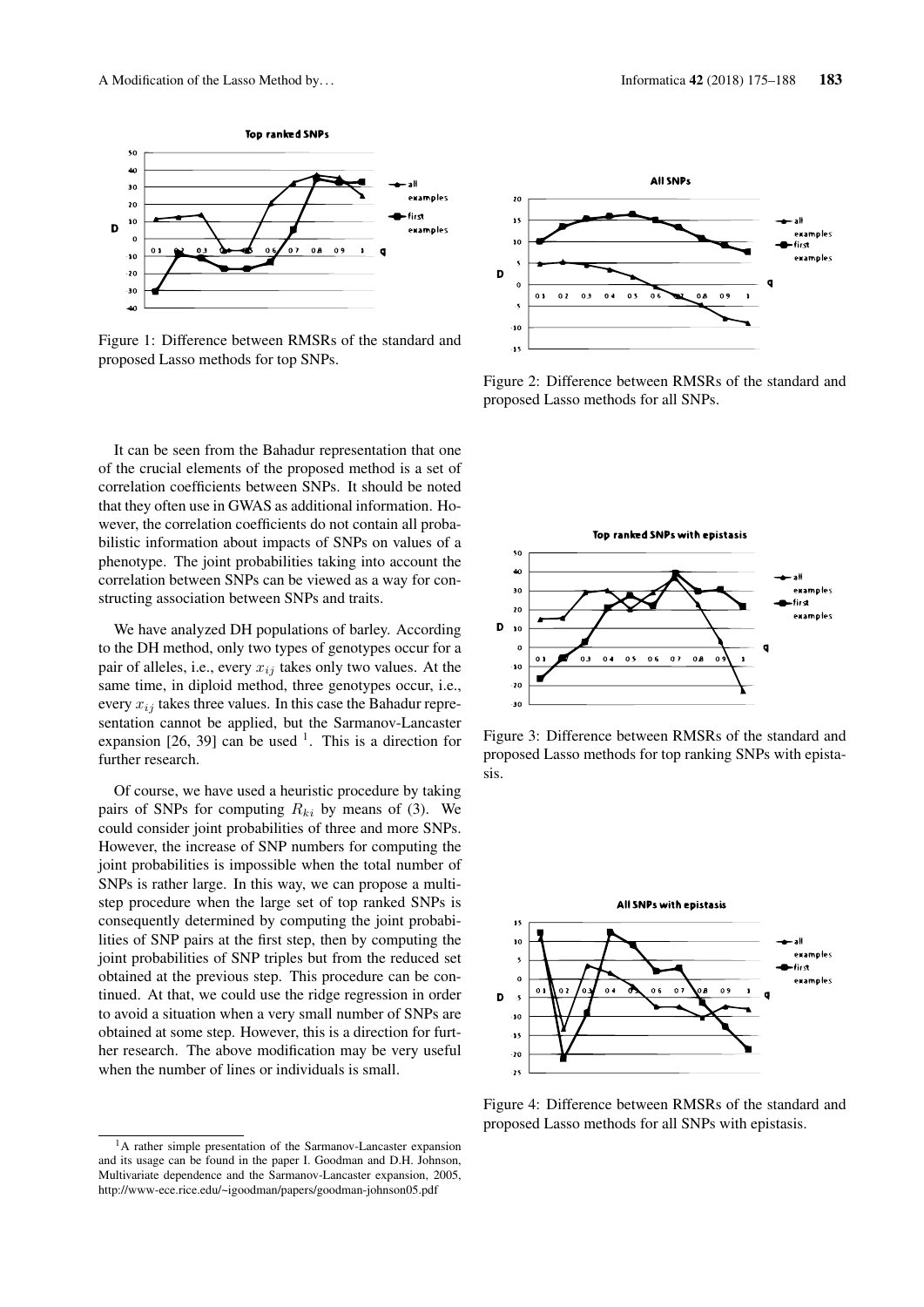|            |       |           | Top ranked SNPs |                | All SNPs  |       |                |       |  |
|------------|-------|-----------|-----------------|----------------|-----------|-------|----------------|-------|--|
|            |       | All lines |                 | First 10 lines | All lines |       | First 10 lines |       |  |
| Trait      | S.L.  | P.L.      | S.L.            | P.L.           | S.L.      | P.L.  | S.L.           | P.L.  |  |
| <b>SL</b>  | 1.760 | 0.583     | 1.596           | 0.515          | 3.280     | 4.429 | 2.594          | 3.845 |  |
| <b>GN</b>  | 75.62 | 71.62     | 61.16           | 57.96          | 140.6     | 139.3 | 103.8          | 110.0 |  |
| <b>FS</b>  | 77.86 | 79.59     | 50.39           | 40.78          | 162.0     | 158.9 | 75.68          | 74.60 |  |
| <b>HGW</b> | 0.134 | 0.121     | 0.094           | 0.085          | 0.209     | 0.186 | 0.147          | 0.137 |  |
| <b>PH</b>  | 24.92 | 24.92     | 16.23           | 16.23          | 237.5     | 237.5 | 147.5          | 147.5 |  |
| <b>SN</b>  | 17.96 | $16.53\,$ | 8.847           | 8.285          | 27.71     | 27.92 | 12.73          | 12.66 |  |
| HD         | 31.08 | 31.08     | 29.12           | 29.12          | 130.3     | 130.3 | 82.50          | 82.50 |  |
|            |       |           |                 |                |           |       |                |       |  |

Table 1: RMSRs for the standard and proposed Lasso for OWBD.

Table 2: RMSRs for the standard and proposed Lasso for OWBD by different numbers of top ranked SNPs.

|             |       | All lines   | First 10 lines |       |  |
|-------------|-------|-------------|----------------|-------|--|
| SNP numbers | S.L.  | PL.         | S.L.           | PL.   |  |
| 20          |       | 1.412 1.116 | 1.396 1.177    |       |  |
| 40          | 1.392 | 0.550       | 1.392          | 0.443 |  |
| 60          | 1.393 | 0.680       | 1.393          | 0.611 |  |
|             | 1.393 | 1.548       | 1.393          | 1.569 |  |

Table 3: RMSRs for the standard and proposed Lasso for OWBD with epistasis.

|            |       | Top ranked SNPs |       |                | All SNPs |           |       |                |
|------------|-------|-----------------|-------|----------------|----------|-----------|-------|----------------|
|            |       | All lines       |       | First 10 lines |          | All lines |       | First 10 lines |
| Trait      | S.L.  | P.L.            | S.L.  | P.L.           | S.L.     | P.L.      | S.L.  | P.L.           |
| SL.        | 0.815 | 0.724           | 0.697 | 0.652          | 2.866    | 3.638     | 2.622 | 2.630          |
| <b>GN</b>  | 51.67 | 52.97           | 45.25 | 42.23          | 85.15    | 86.13     | 77.27 | 77.43          |
| <b>FS</b>  | 44.99 | 70.42           | 33.19 | 27.53          | 72.00    | 102.1     | 51.17 | 50.86          |
| <b>HGW</b> | 0.077 | 0.056           | 0.069 | 0.052          | 0.156    | 0.107     | 0.118 | 0.098          |
| <b>PH</b>  | 46.08 | 33.69           | 43.13 | 39.97          | 254.2    | 247.0     | 219.8 | 249.1          |
| <b>SN</b>  | 12.21 | 10.42           | 6.842 | 5.274          | 24.26    | 23.84     | 13.34 | 10.71          |
| HD         | 31.08 | 29.05           | 29.12 | 25.79          | 130.3    | 133.4     | 82.50 | 78.47          |

Table 4: Top ranked SNPs and their weights for the standard and proposed Lasso for OWBD HD with epistasis.

|                    | S.L.         |          |                    | P.L.         |          |
|--------------------|--------------|----------|--------------------|--------------|----------|
| <b>SNP</b>         | chromosome   | ß        | <b>SNP</b>         | chromosome   | ß        |
| $997 \times 1279$  | $6 \times 6$ | 3.421    | $997 \times 1279$  | $6 \times 6$ | 3.401    |
| 138                |              | 3.314    | $903 \times 325$   | $5 \times 2$ | 3.193    |
| 896                | 5            | 3.176    | 1101               | 6            | $-2.764$ |
| $1101 \times 1152$ | $6 \times 6$ | 2.750    | 138                |              | 2.661    |
| 734                | 4            | $-2.683$ | 896                | 5            | 2.634    |
| $670 \times 273$   | $4 \times 2$ | $-2.542$ | $1101 \times 1152$ | $6 \times 6$ | 2.583    |
| $324 \times 903$   | $2\times 5$  | 2.128    | 725                | 4            | $-2.493$ |
| $1096 \times 976$  | $6 \times 6$ | $-1.877$ | $670 \times 273$   | $4 \times 2$ | $-2.012$ |
| $997 \times 526$   | $6 \times 3$ | 1.826    | 734                | 4            | $-1.629$ |
| $903 \times 325$   | $5 \times 2$ | 1.706    | $1101 \times 976$  | $6 \times 6$ | $-1.447$ |

Table 5: RMSRs for the standard and proposed Lasso for Dicktoo-Morex without epistasis.

|                                                        | Top ranked SNPs         |                             |           |  | All SNPs                    |  |      |       |
|--------------------------------------------------------|-------------------------|-----------------------------|-----------|--|-----------------------------|--|------|-------|
|                                                        |                         | First 10 lines<br>All lines |           |  | First 10 lines<br>All lines |  |      |       |
| Trait                                                  | S.L.                    | P.L.                        | S.L. P.L. |  | S.L. P.L.                   |  | S.L. | P.L.  |
| unvernalized 43.74 44.68 18.13 17.87 63.57 60.77 26.57 |                         |                             |           |  |                             |  |      | 27.43 |
| vernalized                                             | 79.56 78.37 27.95 26.49 |                             |           |  | 108.3 106.7 26.46           |  |      | 25.81 |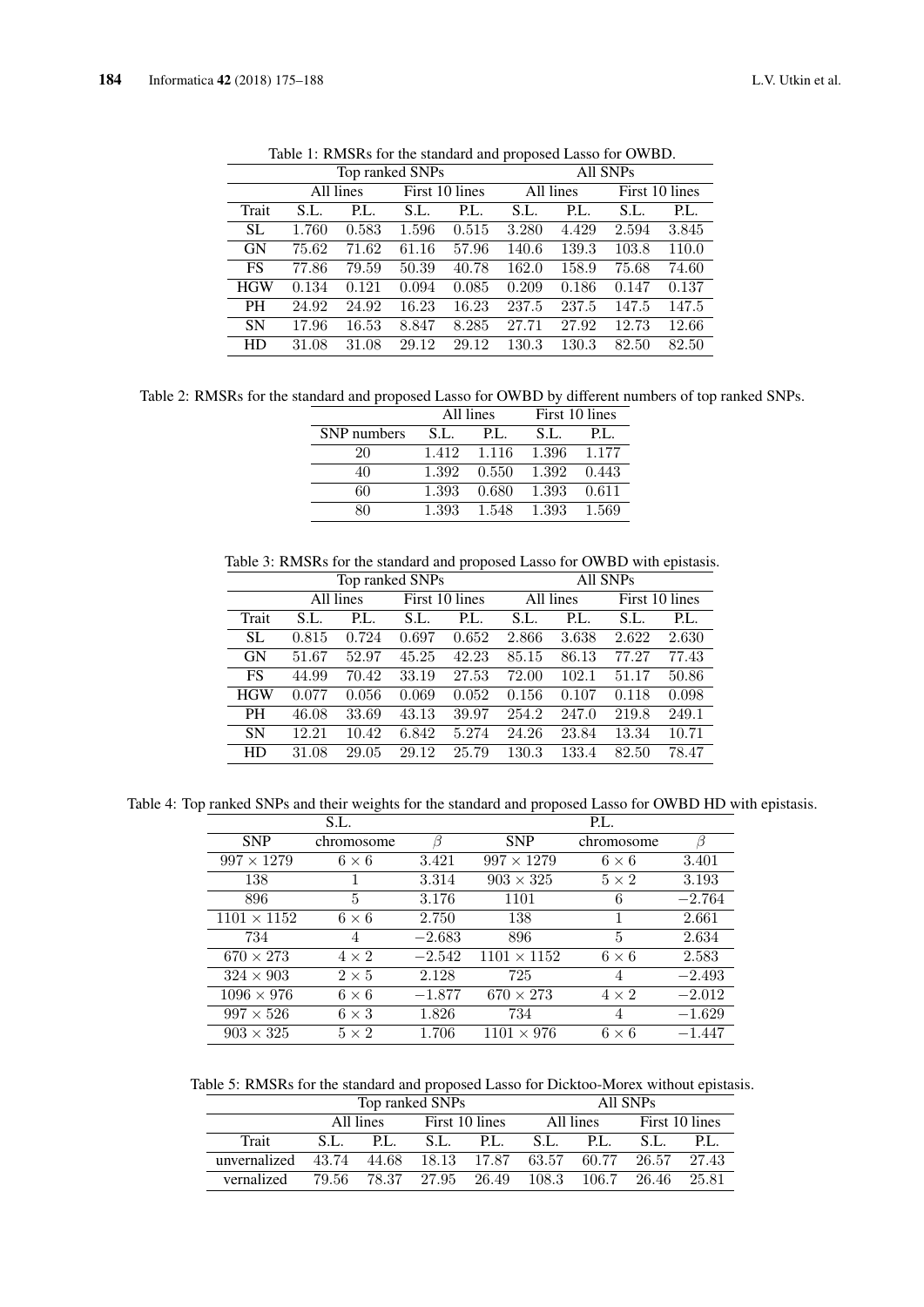|                                                              |      |                          | Top ranked SNPs                                 |  | All SNPs |           |      |                |  |
|--------------------------------------------------------------|------|--------------------------|-------------------------------------------------|--|----------|-----------|------|----------------|--|
|                                                              |      | All lines First 10 lines |                                                 |  |          | All lines |      | First 10 lines |  |
| Trait                                                        | S.L. |                          | P.L. S.L. P.L.                                  |  | S.L.     | P.L.      | S.L. | P.L.           |  |
| unvernalized 34.33 38.85 24.08 17.63 58.63 58.28 30.46 27.81 |      |                          |                                                 |  |          |           |      |                |  |
| vernalized                                                   |      |                          | 38.41 62.26 17.28 17.11 124.0 119.8 33.32 32.14 |  |          |           |      |                |  |

Table 6: RMSRs for the standard and proposed Lasso for Dicktoo-Morex with epistasis.

Table 7: Top ranked SNPs and their weights for the standard and proposed Lasso for Dicktoo-Morex HD with epistasis.

|                | S.L.           |          |                 | P.L.           |          |
|----------------|----------------|----------|-----------------|----------------|----------|
| <b>SNP</b>     | chromosome     |          | <b>SNP</b>      | chromosome     | ß        |
| 112            |                | $-7.860$ | 112             |                | $-7.238$ |
| 22             | 2              | 6.387    | 110             | 7              | $-5.242$ |
| 110            | 7              | $-5.296$ | 20              | $\overline{2}$ | 4.426    |
| 20             | $\overline{2}$ | 4.074    | 22              | 2              | 4.377    |
| 113            | 7              | $-2.26$  | 113             | 7              | $-3.55$  |
| 51             | 3              | $-1.684$ | 21              | $\overline{2}$ | 2.645    |
| $59 \times 84$ | $4 \times 5$   | $-1.394$ | 50              | 3              | $-2.398$ |
| 84             | 5              | $-1.261$ | $49 \times 113$ | $3 \times 7$   | 1.627    |
| 19             | 2              | 1.002    | 84              | 5              | $-1.174$ |
| 49             | 3              | $-0.980$ | $33 \times 50$  | $2\times3$     | $-1.037$ |
|                |                |          |                 |                |          |

Table 8: RMSRs for the standard and proposed Lasso for Steptoe-Morex without epistasis.

|       | Top ranked SNPs |           |              |                               |      | All SNPs  |                |       |  |  |
|-------|-----------------|-----------|--------------|-------------------------------|------|-----------|----------------|-------|--|--|
|       |                 | All lines |              | First 10 lines                |      | All lines | First 10 lines |       |  |  |
| Trait | S.L.            | P.L.      | S.L.<br>P.L. |                               | S.L. | P.L.      | S.L.           | P.L.  |  |  |
| HD    | 79.05           | 41.95     |              | 78.68 43.73 46.62 51.37 57.49 |      |           |                | 46.66 |  |  |
| GY    | 104.0           | 78.99     |              | 95.81 74.24 137.3 140.4 151.3 |      |           |                | 163.9 |  |  |

Table 9: RMSRs for the standard and proposed Lasso for Steptoe-Morex without epistasis.

|       | Top ranked SNPs |                                                 |                |  | All SNPs                |     |                |       |
|-------|-----------------|-------------------------------------------------|----------------|--|-------------------------|-----|----------------|-------|
|       |                 | All lines                                       | First 10 lines |  | All lines               |     | First 10 lines |       |
| Trait | S.L.            | P.L.                                            | S.L. P.L.      |  | S.L.                    | PL. | S.L.           | PL.   |
| HD    |                 | 77.15 40.31 78.52 39.14 44.12 51.52 50.15 47.26 |                |  |                         |     |                |       |
| GY    | 8748            | - 23.00                                         |                |  | 78.63 18.61 156.5 161.8 |     | 192.8          | 171.1 |

Table 10: Top ranked SNPs and their weights for the standard and proposed Lasso for the Steptoe-Morex GY with epistasis.

|                | S.L.           |          |                  | P.L.           |          |
|----------------|----------------|----------|------------------|----------------|----------|
| <b>SNP</b>     | chromosome     |          | <b>SNP</b>       | chromosome     |          |
| 82             | 3              | 9.562    | 82               | 3              | 13.158   |
| 53             | $\overline{2}$ | $-7.067$ | 53               | $\overline{2}$ | $-6.687$ |
| 81             | 3              | 5.278    | $222 \times 114$ | $7 \times 4$   | 5.355    |
| 29             |                | $-4.62$  | 29               |                | $-5.089$ |
| $42 \times 53$ | $2 \times 2$   | 4.126    | 68               | $\mathfrak{D}$ | 4.599    |
| 20             |                | $-3.693$ | 20               |                | $-3.543$ |
| 111            | 4              | 3.510    | 108              | 4              | 3.338    |
| 68             | $\overline{2}$ | 2.377    | $154\times19$    | $5 \times 1$   | $-3.156$ |
| 72             | $\overline{2}$ | 2.348    | $154 \times 45$  | $5 \times 2$   | 3.028    |
| 203            | 7              | $-1.675$ | $108 \times 105$ | $4 \times 3$   | 2.881    |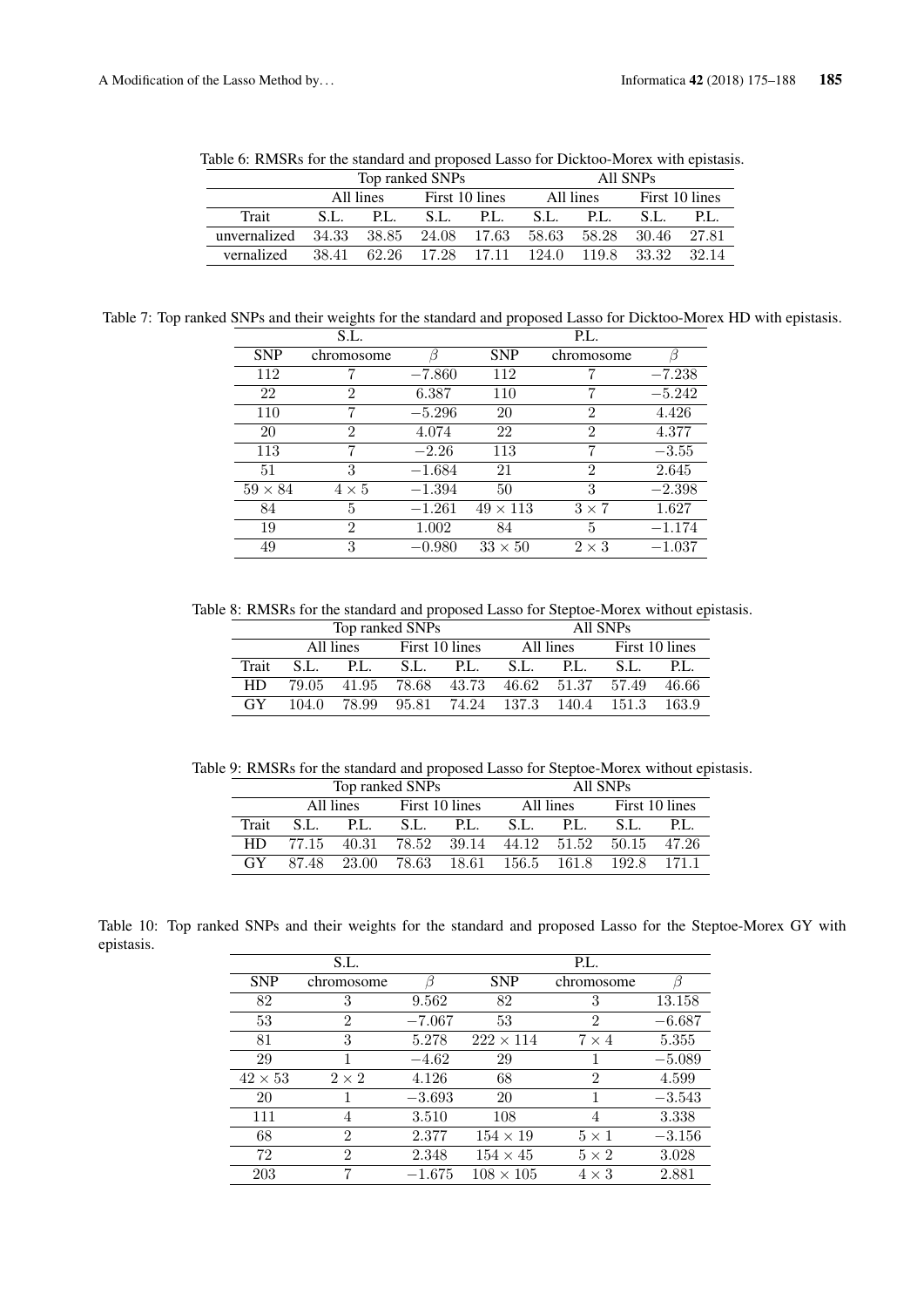# References

- [1] W. Altidor, T.M. Khoshgoftaar, J. Van Hulse, and A. Napolitano (2011) Ensemble feature ranking methods for data intensive computing applications. In B. Furht and A. Escalante, editors, *Handbook of Data Intensive Computing*, pages 349–376. Springer, New York.
- [2] R.R. Bahadur (1961) A representation of the joint distribution of response to n dichotomous items. In H. Solomon, editor, *Studies in Item Analysis and Prediction*, pages 158–168. Stanford University Press, Palo Alto, CA.
- [3] A.L. Beam, A. Motsinger-Reif, and J. Doyle (2014) Bayesian neural networks for detecting epistasis in genetic association studies. *BMC Bioinformatics*, 15(368):1–12.
- [4] P.J. Bickel and E. Levina (2004) Some theory for fisher's linear discriminant function, 'naive bayes', and some alternatives when there are many more variables than observations. *Bernoulli*, 10(6):989–1010.
- [5] J. Bocianowski (2014) Estimation of epistasis in doubled haploid barley populations considering interactions between all possible marker pairs. *Euphytica*, 196(1):105–115.
- [6] P. Buhlmann and S. van de Geer (2011) *Statistics for High-Dimensional Data: Methods, Theory and Applications*. Springer Series in Statistics. Springer, Berlin Heidelberg.
- [7] L. Chen, G. Yu, C.D. Langefeld, D.J. Miller, R.T. Guy, J. Raghuram, X. Yuan, D.M. Herrington, and Y. Wang (2011) Comparative analysis of methods for detecting interacting loci. *BMC Genomics*, 12:344:1– 23.
- [8] Y. Chutimanitsakun, R.W. Nipper, A. Cuesta-Marcos, L. Cistue, A. Corey, T. Filichkina, E.A. Johnson, and P.M. Hayes (2011) Construction and application for qtl analysis of a restriction site associated dna (rad) linkage map in barley. *BMC Genomics*, 12:4:1–13.
- [9] L. Cistue, A. Cuesta-Marcos, S. Chao, B. Echavarri, Y. Chutimanitsakun, A. Corey, T. Filichkina, N. Garcia-Marino, I. Romagosa, and P.M. Hayes (2011) Comparative mapping of the oregon wolfe barley using doubled haploid lines derived from female and male gametes. *Theoretical and applied genetics*, 122(7):1399–1410.
- [10] T.J. Close, P.R. Bhat, S. Lonardi, Y. Wu, N. Rostoks, L. Ramsay, A. Druka, N. Stein, J.T. Svensson, S. Wanamaker, S. Bozdag, M.L. Roose, M.J. Moscou, S. Chao, R.K. Varshney, P. Szucs, K. Sato, P.M. Hayes, D.E. Matthews, A. Kleinhofs, G.J. Muehlbauer, J. DeYoung, D.F. Marshall, K. Madishetty,

R.D. Fenton, P. Condamine, A. Graner, and R. Waugh (2009) Development and implementation of highthroughput SNP genotyping in barley. *BMC Genomics*, 10:582:1–13.

- [11] H.J. Cordell (2002) Epistasis: what it means, what it doesn't mean, and statistical methods to detect it in humans. *Human Molecular Genetics*, 11(20):2463– 2468.
- [12] G. de los Campos, D. Gianola, and D.B. Allison (2010) Predicting genetic predisposition in humans: the promise of whole-genome markers. *Nature Reviews Genetics*, 11(12):880–886.
- [13] Z. Feng, X. Yang, S. Subedi, and P.D. McNicholas (2012) The LASSO and sparse least squares regression methods for SNP selection in predicting quantitative traits. *IEEE/ACM Trans. Comput. Biol. Bioinformatics*, 9(2):629–636.
- [14] J.H. Friedman, T. Hastie, and R. Tibshirani (2010) Regularization paths for generalized linear models via coordinate descent. *Journal of Statistical Software*, 33(1):1–22.
- [15] M.E. Goddard, N.R. Wray, K. Verbyla, and P.M. Visscher (2009) Estimating effects and making predictions from genome-wide marker data. *Statistical Science*, 24(4):517–529.
- [16] X. Gu, G. Yin, and J.J. Lee (2013) Bayesian two-step Lasso strategy for biomarker selection in personalized medicine development for time-to-event endpoints. *Contemporary Clinical Trials*, 36(2):642 – 650.
- [17] I. Guyon, J. Weston, S. Barnhill, and V. Vapnik (2002) Gene selection for cancer classification using support vector machines. *Machine Learning*, 46:389–422.
- [18] B. Hayes (2013) Overview of statistical methods for genome-wide association studies (GWAS). *Methods in Molecular Biology*, 1019:149–169.
- [19] P. Hayes, F.Q. Chen, A. Corey, A. Pan, T.H.H. Chen, E. Baird, W. Powell, W. Thomas, R. Waugh, Z. Bedo, I. Karsai, T. Blake, and L. Oberthur (1997) The dicktoo x morex population. In PaulH. Li and TonyH.H. Chen, editors, *Plant Cold Hardiness*, pages 77–87. Springer US.
- [20] P.M. Hayes, T. Blake, T.H.H. Chen, S. Tragoonrung, F. Chen and.A. Pan, and B. Liu (1993) Quantitative trait loci on barley (Hordeum vulgare L.) chromosome 7 associated with components of winterhardiness. *Genome*, 36(1):66–71.
- [21] P.M. Hayes and O. Jyambo (1993) Summary of QTL effects in the steptoe x morex population. *Barley genetics newsletter*, 23:98–143.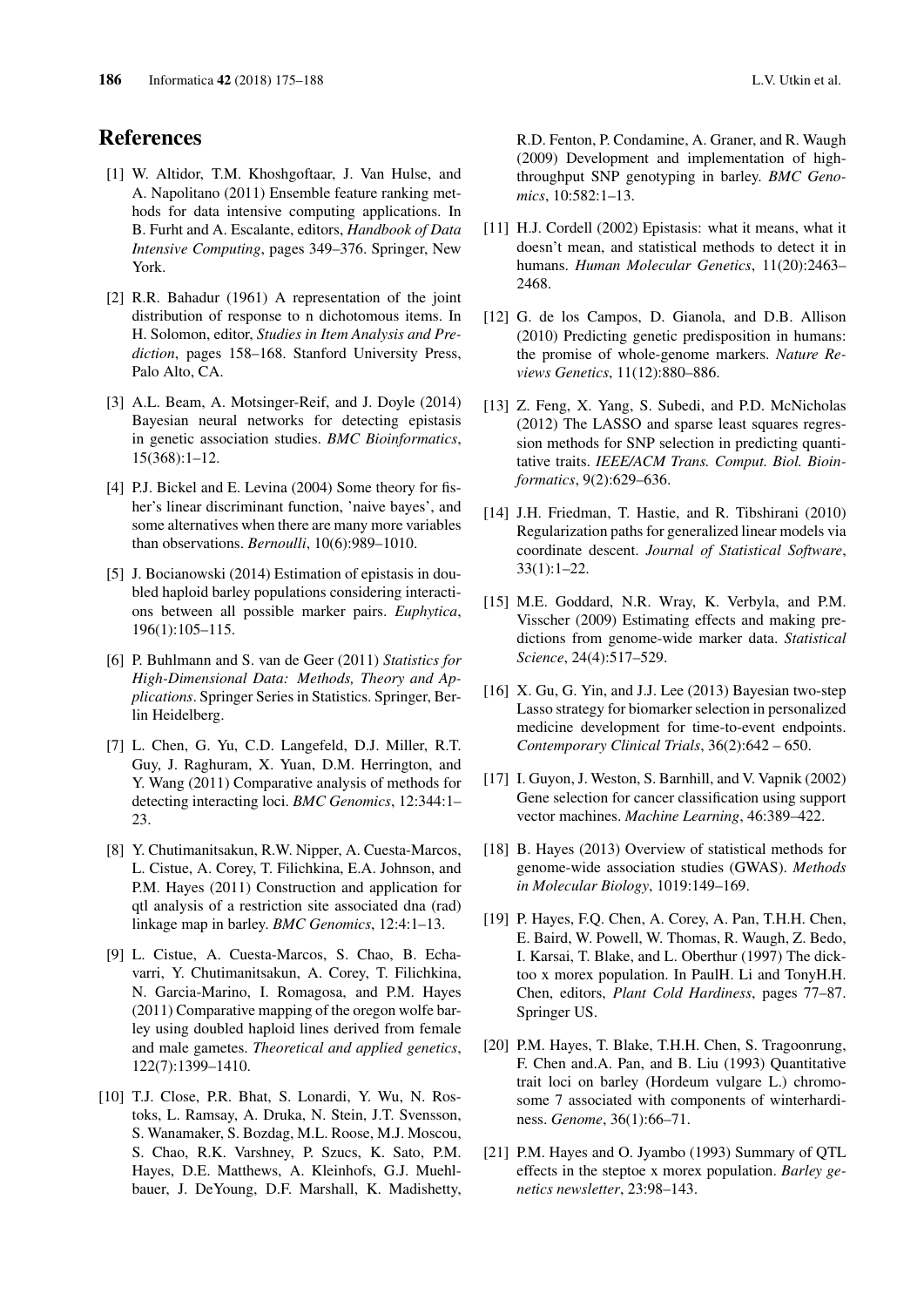- [22] A. Huang, S. Xu, and X. Cai (2013) Empirical Bayesian LASSO-logistic regression for multiple binary trait locus mapping. *BMC Genetics*, 14(5):1–14.
- [23] O. Kohannim, D.P. Hibar, J.L. Stein, N. Jahanshad, Xue Hua, P. Rajagopalan, A.W. Toga, C.R. Jack Jr., M.W. Weiner, G.I. de Zubicaray, K.L. McMahon, N.K. Hansell, N.G. Martin, M.J. Wright, P.M. Thompson, and The Alzheimer's Disease Neuroimaging Initiative (2012) Discovery and replication of gene influences on brain structure using LASSO regression. *Frontiers in Neuroscience*, 6:1–13.
- [24] R. Kohavi and G.H. John (1997) Wrappers for feature subset selection. *Artificial Intelligence*, 97(1-2):273– 324.
- [25] T.N. Lal, O. Chapelle, J. Weston, and A. Elisseeff (2006) Embedded methods. In *Feature extraction*, volume 207 of *Studies in Fuzziness and Soft Computing*, pages 137–165. Springer, Berlin Heidelberg.
- [26] H.O. Lancaster (1958) The structure of bivariate distributions. *The Annals of Mathematical Statistics*, 29(3):719–736.
- [27] E.S. Lander and D. Botstein (1989) Mapping mendelian factors underlying quantitative traits using RFLP linkage maps. *Genetics*, 121(1):185–199.
- [28] I.-H. Lee, G.H. Lushington, and M. Visvanathan (2011) A filter-based feature selection approach for identifying potential biomarkers for lung cancer. *Journal of Clinical Bioinformatics*, 1(11):1–8.
- [29] S.-H. Lee and C.-H. Jun (2011) Discriminant analysis of binary data following multivariate Bernoulli distribution. *Expert Systems with Applications*, 38(6):7795–7802.
- [30] J. Li, B. Horstman, and Y. Chen (2011) Detecting epistatic effects in association studies at a genomic level based on an ensemble approach. *Bioinformatics*, 27(13):i222–i229.
- [31] Z. Li and M.J. Sillanpaa (2012) Overview of LASSOrelated penalized regression methods for quantitative trait mapping and genomic selection. *Theoretical and Applied Genetics*, 125(3):419–435.
- [32] B.G. Lindsay, G.Y. Yi, and J. Sun (2011) Issues and strategies in the selection of composite likelihoods. *Statistica Sinica*, 21(1):71–105.
- [33] J. Liu, J. Huang, S. Ma, and K. Wang (2013) Incorporating group correlations in genome-wide association studies using smoothed group LASSO. *Biostatistics*, 14(2):205–219.
- [34] B.E. Madsen and S.R. Browning (2009) A groupwise association test for rare mutations using a weighted sum statistic. *PLoS genetics*, 5(2):e1000384.
- [35] C.M. Mutshinda and M.J. Sillanpaa (2010) Extended bayesian LASSO for multiple quantitative trait loci mapping and unobserved phenotype prediction. *Genetics*, 186(3):1067–1075.
- [36] J.O Ogutu, T. Schulz-Streeck, and H.-P. Piepho (2012) Genomic selection using regularized linear regression models: ridge regression, lasso, elastic net and their extensions. *BMC Proceedings*, 6(2):1–10.
- [37] A. Pan, P.M. Hayes, F. Chen, T.H.H. Chen, T. Blake, S. Wright, I. Karsai, and Z. Bedo (1994) Genetic analysis of the components of winterhardiness in barley (Hordeum vulgare L.). *Theoretical and Applied Genetics*, 89(7-8):900–910.
- [38] M.Y. Park and T. Hastie (2006) Regularization path algorithms for detecting gene interactions. Technical Report 2006-13, Department of Statistics, Stanford University.
- [39] O.V. Sarmanov (1958) The maximum correlation coefficient (symmetric case). *Dokl. Akad. Nauk SSSR*, 120:715–718.
- [40] S. Subedi, Z. Feng, R. Deardon, and F.S. Schenkel (2013) SNP selection for predicting a quantitative trait. *Journal of Applied Statistics*, 40(3):600–613.
- [41] R. Tibshirani (1996) Regression shrinkage and selection via the Lasso. *Journal of the Royal Statistical Society. Series B (Methodological)*, 58(1):267–288.
- [42] G. Tutz and J. Ulbricht (2009) Penalized regression with correlation-based penalty. *Statistics and Computing*, 19(3):239–253.
- [43] M.G Usai, A. Carta, and S. Casu (2012) Alternative strategies for selecting subsets of predicting SNPs by LASSO-LARS procedure. *BMC Proceedings*, 6(2):1–9.
- [44] X. Wan, C. Yang, Q. Yang, H. Xue, X. Fan, N.L.S. Tang, and W. Yu (2010) BOOST: A fast approach to detecting gene-gene interactions in genome-wide case-control studies. *The American Journal of Human Genetics*, 87(3):325–340.
- [45] Y. Wang, G. Liu, M. Feng, and L. Wong (2011) An empirical comparison of several recent epistatic interaction detection methods. *Bioinformatics*, 27(21):2936–2943.
- [46] H. Warren, J.-P. Casas, A. Hingorani, F. Dudbridge, and J. Whittaker (2014) Genetic prediction of quantitative lipid traits: Comparing shrinkage models to gene scores. *Genetic Epidemiology*, 38(1):72–83.
- [47] N.R. Wray, Jian Yang, B.J. Hayes, A.L. Price, M.E. Goddard, and P.M. Visscher (2013) Pitfalls of predicting complex traits from SNPs. *Nature Reviews Genetics*, 14:507–515.